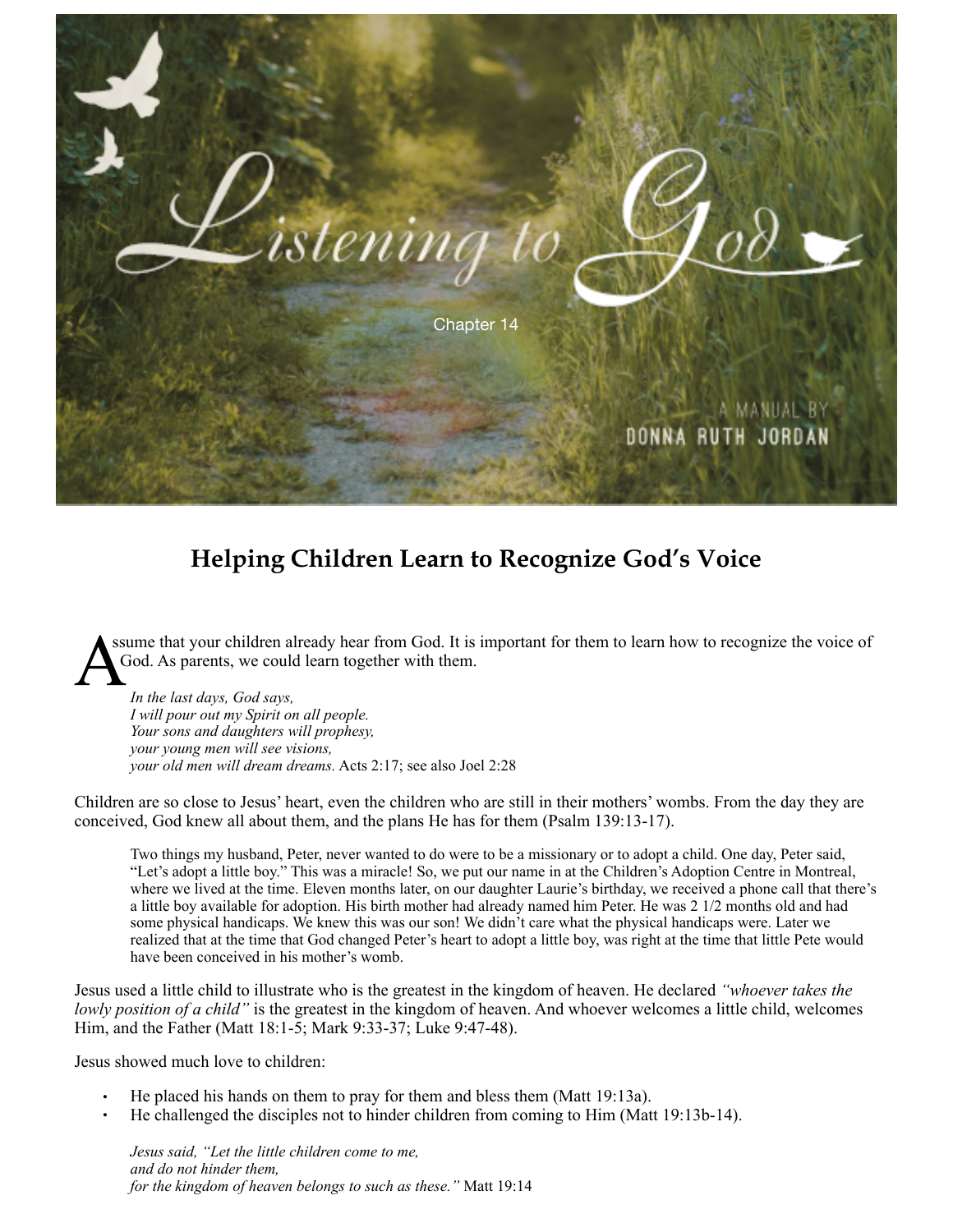Don't forget what you've seen, and the faithfulness of God. Teach them to your children, and your children's children (Deut 4:9, 11:18-21; Prov 17:6). Children around the world are being taught to pray, and praise God.

*Through the praise of children and infants you have established a stronghold against your enemies, to silence the foe and the avenger.* Psalm 8:2

God is going to reveal more and more to children. We must teach them God's ways from a very early age (Luke 1:67-80).

*Train a child in the way he should go, and when he is old he will not turn from it.* Prov 22:6

As we teach children, we must listen to them. We need to include the children. They hear differently than we do. They don't always close their eyes; they could be jumping from one place to another as they are listening to God.

*At that time Jesus, full of joy through the Holy Spirit, said, "I praise you, Father, Lord of heaven and earth, because you have hidden these things from the wise and learned, and revealed them to little children. Yes, Father, for this was your good pleasure.* Luke 10:21; Matt 11:25-26

*The secret things belong to the Lord our God, but the things revealed belong to us and to our children forever, that we may follow all the words of this law.* Deut 29:29

At age 12, Jesus listened to the teachers, and He asked questions. They were amazed at His understanding, and His answers. His parents didn't understand, but Mary treasured these things in her heart. Jesus was obedient to His parents, and grew in wisdom and stature, and favor with God and man (Luke 2:41-52).

Parents are responsible to lead their children into an intimate friendship with God, not a religious tradition. Traditions aren't wrong, but what God wants is a relationship with children.

Children hear the Lord easier than anyone else. It's the parents' unbelief that hinders them. Children will naturally hear from God. They see angels. God speaks to them in visions and dreams. Similarly, the enemy speaks through fears, nightmares, and the voice of others.

Parents can help their children to listen to God's voice:

- Simply help them to understand the Four Voices that they can easily listen to. (See chapter on "Four Voices We Can Hear").
- Ask Jesus if there's anything in their hearts that would hinder Him from talking to them.
- Lead them to submitting their minds to Jesus and silencing the voice of others.
- Explain to them that they can tell the enemy to be gone in Jesus' name.<br>• And ask the Holy Spirit to speak to them and lead them
- And ask the Holy Spirit to speak to them and lead them.

Children know right away when they've done something wrong. If there are unconfessed sins in their hearts, give them time to listen to the Holy Spirit. The Holy Spirit will bring these memories back to them.

I was teaching a group of children to help them learn how to listen to God's voice. When the children asked Jesus if there was anything that would hinder them from listening to Him, a little boy said, "Jesus told me to burn my Pokemon cards." And he wanted to do that. He wanted to be obedient to Jesus. Later, his mother asked me, "How did you get him to burn the cards? I've been trying to get him to do that for a year!" I replied, "I didn't tell him to burn them, Jesus did."

With another group of young children, we asked Jesus if our hearts were right. A little boy said he had an argument with his daddy before class that morning. His daddy wasn't very kind to him. When I asked him if he'd been kind to his dad, he responded that he had argued with his dad. I asked the little boy if he'd be willing to forgive his dad for how he treated him. And if he'd be willing to ask for his dad's forgiveness for how he responded. He said "Yes!" and that he would do that at lunch time.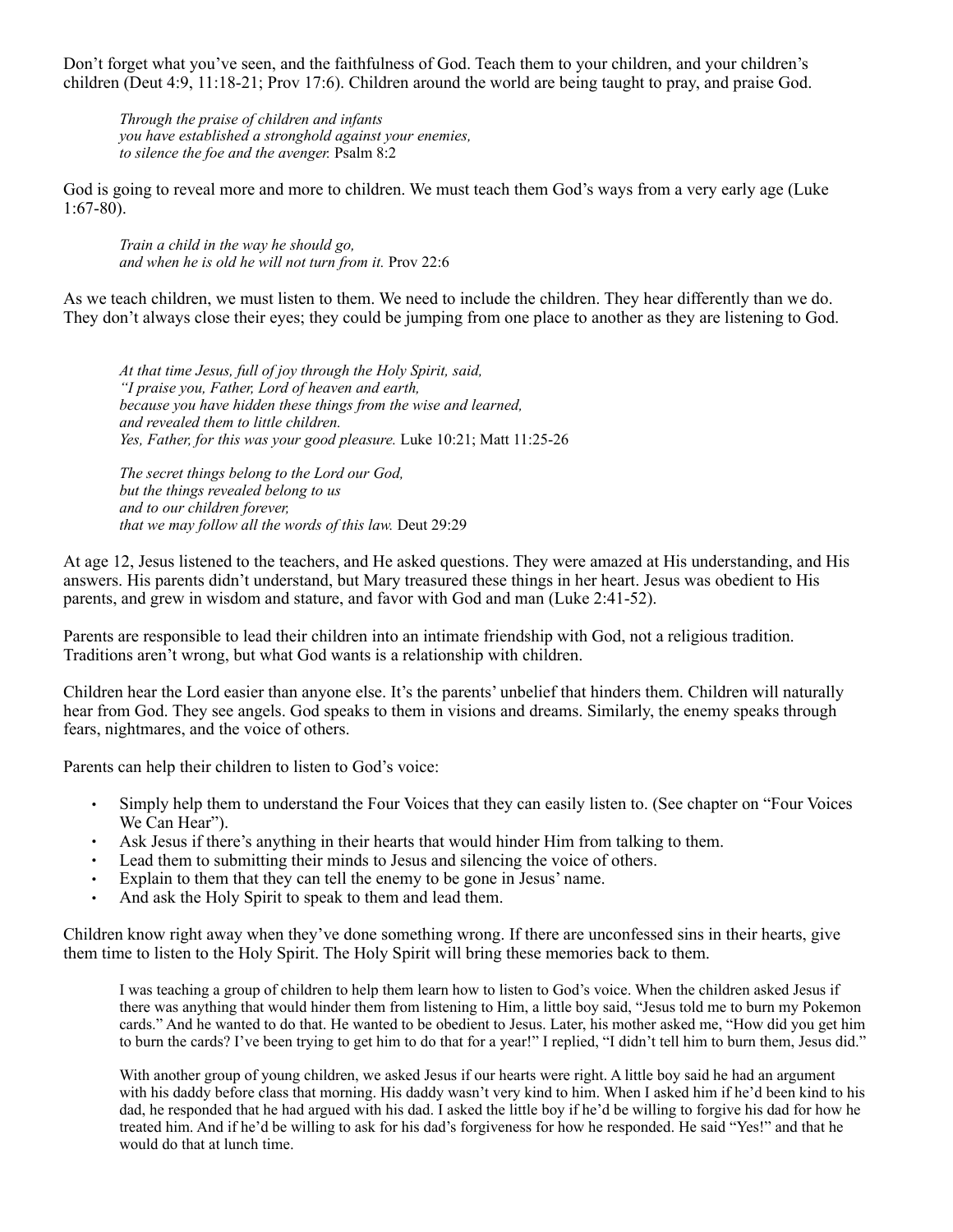The class went on to ask if there was anything that Jesus wanted them to do. Together with his friend, the little boy who got his heart right had a picture/vision of a man in blue jeans and red shirt. Jesus wanted them to share the gospel with him. They asked Jesus where this man was, and Jesus told them that they would find him at the bottom of the driveway. At lunch time, they went down to that driveway, but the man wasn't there. They went again after school, and there was the man that God had shown them in the vision! He was across the road, and they weren't allowed to cross the road by themselves. So, they asked Jesus to send the man to them. Jesus did – suddenly, the man crossed the road to get into his friend's car. The boys went to the man and told him that Jesus loves him, and that they've been praying for him that morning. They had an amazing talk with this man, and his friend.

When I was a child, we were often told, "That's just your imagination!" God gave us imaginations so we can see with our spiritual eyes. So, we mustn't hinder, but instead, encourage children with their imaginations.

God usually speaks through children's imaginations and gives them pictures. Jesus said "*I will never leave you"*  (Heb 13:5b). So, ask children where they see Him. Tell children that Jesus is right in the room with them, and ask the children where Jesus is in the room with them, what's He doing, and what does He look like. Children may get thoughts in their minds, or they may get pictures.

Children may sometimes get a picture or hear from the Father a piece of a puzzle of a whole story. It seems incomplete, but don't dismiss what they see or hear. Instead, teach them to ask Jesus how they can put all the things they have seen or heard together, and what they can do.

One day in a Korean village, I was meeting with a small group of children whose families were on outreach. After we got our hearts right, we asked Jesus, "How can we reach this village for You. What do You want us to do?" We waited, and one child said, "I just saw a bunch of balloons." Another said, "I saw somebody playing a flute." Yet another child said, "I think we need to go talk to the mayor." Another child said, "I just saw a puppet show!" So, I said, "Okay, you all got part of a picture of what Jesus wants us to do. Let's ask Him how we can put all these together."

We went to the mayor and asked if we can have a little parade in the village, and have a puppet show at the end. He gave his permission. We bought balloons. And it just happened that one of the parents could play a flute! He brought his flute with him, and we prepared a puppet show. A couple of days later, we went down through the village. When the children heard the flute and saw the balloons, they came out of their houses. They followed us, and when we got to the end of the road, we shared the story of Jesus through puppets. Many came to know Jesus as their personal friend and Savior that day.

Explain to children that Jesus wants to be their best friend. He's in their hearts, but what does that look like. Children can ask Jesus, "Where do you want to meet with me?"

Bedtime prayers can be turned into listening prayers. Instead of us just talking, we can talk back and forth with Jesus. If your child has burdens, or worries, let them picture themselves putting these in a sack and giving them to Jesus. And He will take them away. Now they can sleep peacefully without worries.

When a child has a nightmare, you can invite Jesus into the nightmare. Go back to the picture the child had in the nightmare, and teach your child to ask Jesus:

- Where are You with me in the nightmare?
- Where did the monsters come from?
- What do You want to do with them?

You can ask the children, "Can you also see angels there? What are the angels doing?"

A 9-year-old, John, has been having some terrible nightmares. They were so bad that he spent those nights with his parents in their bed. John's mom asked my daughter, Laurie, if she would do some listening prayer with him. Below is the account from Laurie.

"When we met, John was nervous and fidgety. He told me that his nightmares were about monsters—they would come into his room and scare him. Before we started asking Jesus questions about these monsters, I told him that if he wanted to, he could walk around, or keep his eyes open, or even do somersaults if he needed to. He could even play while we talked to Jesus. We began by asking Jesus some simple questions so that John would understand exactly what we would be doing. After John became more comfortable, he agreed that we would ask Jesus about the monsters.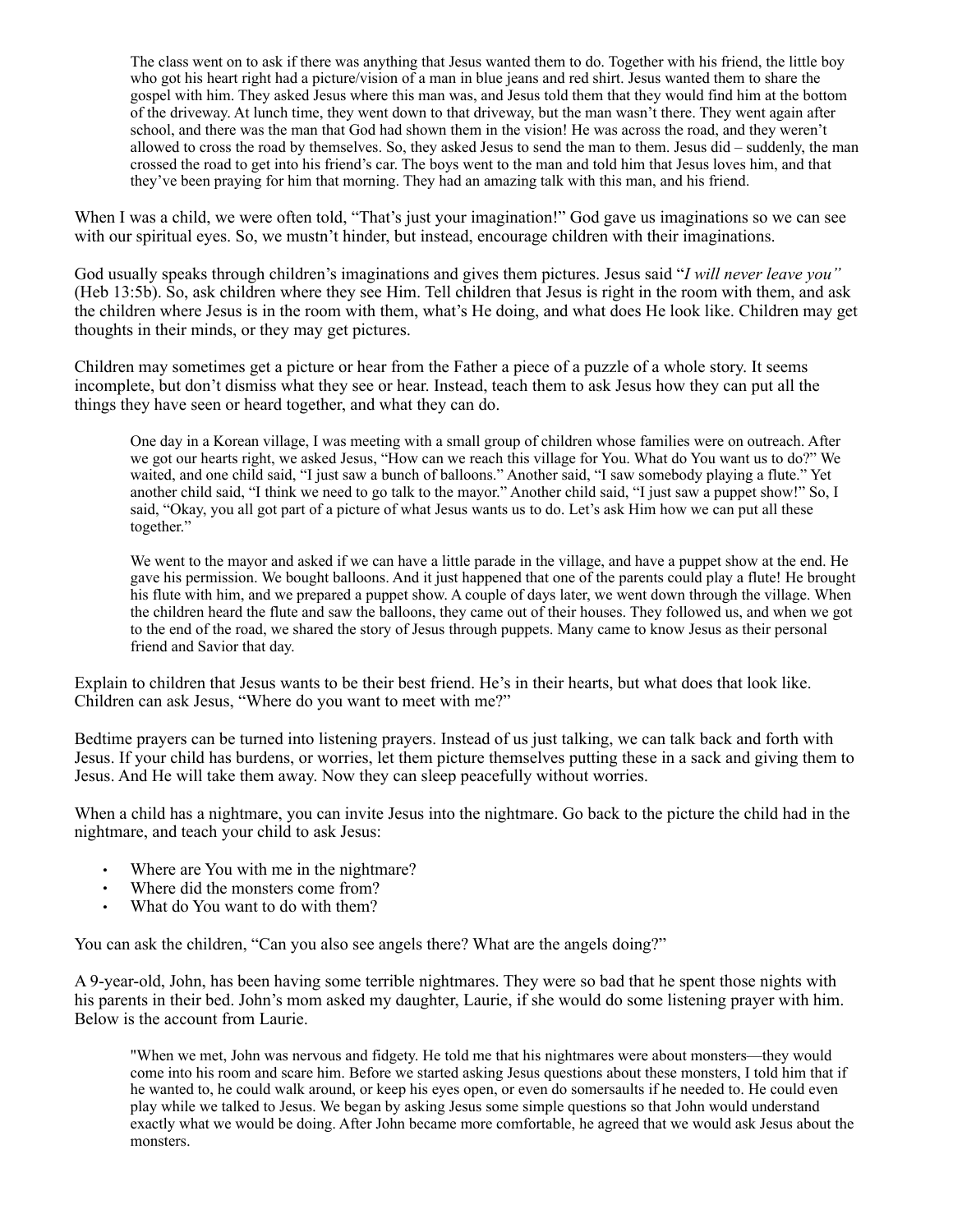So, I asked Jesus what He would like to do with these monsters when they scared John in the night. At first John said, "I don't know." When we asked Jesus the question again, he said, "I see a cage!" Then we asked Jesus what the cage was for. By now John was hearing very quickly from Jesus. He heard Jesus say that the cage was for the monsters. Next, he asked Jesus what He would do with the monsters. Jesus told John that He was going to lock the monsters up in the cage! And that only Jesus and John would have the key to open the cage. Nobody else! Jesus would take care of the monsters and He would keep them in the cage.

I asked him: "What do you think about that, John?" John: "I think that's cool!"

He agreed that every time he had nightmares about monsters, he would put them inside the cage that Jesus provided. We closed by praying that Jesus would help John to do this, and that He would take away the nightmares completely.

We don't deny what children are seeing and experiencing. We invite Jesus into the situation, e.g. If they are having a hard day at school, try to find out as soon as they get home what is hurting them. These are some of the questions that you could ask children:

- What happened?
- How did that make you feel?
- Can you forgive
- Anything you need to say you're sorry for?
- And how does Jesus see that person who  $\gamma$ ?

When our son, Pete, was about 10 years old, he came home from school one day clearly very upset. When I asked him what was wrong, he replied in a rough way, "Nothing!"

I said, "Something is bothering you."

He said, "No!" in what sounded like a rebellious way.

I asked Jesus, "Is he hurting, or is he being rebellious?" Jesus said, "He's hurting."

So, I said, "Peter, would you like some juice and cookies?" He said, Yes! And I asked, "Pete, something is bothering you. Something's hurting you. What's wrong?"

He said, "David was unkind to me on the bus."

I said, "Well, can you forgive him?"

He said, "No."

I said, "Pete, if you can't forgive him, Jesus can't forgive you. We don't always feel like forgiving, but we choose to forgive."

He said, "Okay, I'll forgive David!"

Before I knew it, he was outside playing with his friends. If I had disciplined him instead of listening to Jesus, and to him, it would have been adding one hurt on top of another.

When we hear God's voice through children, the secrets of heaven are just around the corner because the Kingdom of heaven belongs to them (Matt 19:14). My daughter, Michelle, shares her experience with her son, Jonathan below. He sees angels often.

One day I went on a long walk with Jonathan. He was about 8 years old then. I (Michelle) asked him if he'd seen any angels lately. He said, "No", and then went on to say, "but I did see heaven".

I asked, "How?"

Jonathan: "It was like a television set that I could see into - I wasn't asleep."

And for the next 20 minutes, Jonathan described what he had seen in Heaven.

*"There was water, very clear. You could walk into it. And you could breathe in it - you didn't have to hold your breath. Jesus had a throne room. And He would take like a roll call and have each of His people come into His throne room with Him. He would tell each person why He created them and why He gave them the gifts that He gave them. He would also show you where your special friends were in Heaven so you could be together. It was always light – very, very bright. And, mom, He is funny and He laughs at your jokes even if they aren't funny. Also, you can see the three crosses at a distance on a hill."*